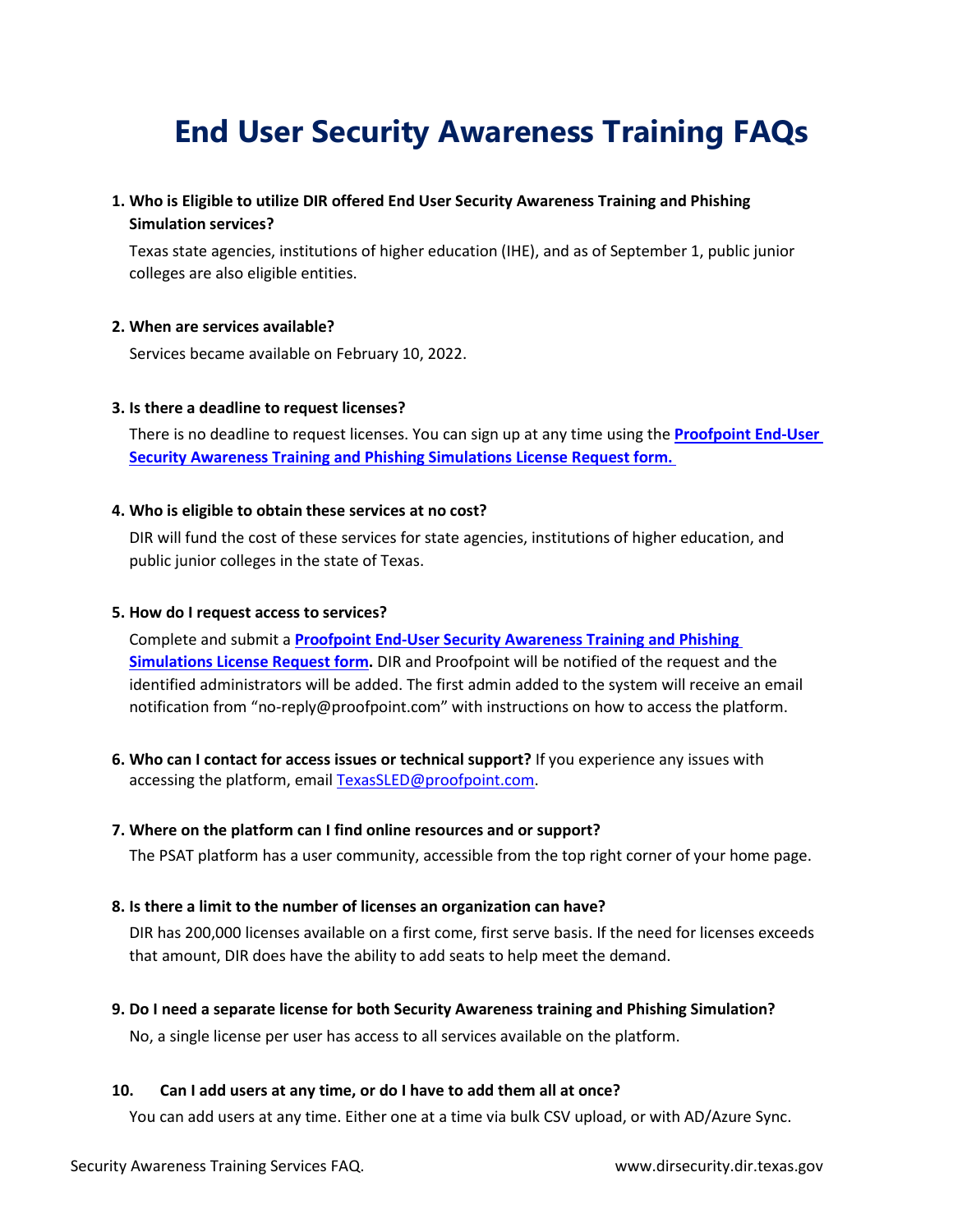## **11. Are integrations available for AD/Azure and Single Sign On?**

Yes. Proofpoint supports automated user management via AD/Azure & SSO for authentication.

#### **12. Can I try the platform before signing up?**

This is a DIR funded service. You may request licenses to familiarize yourself with the content and administration of the PSAT services and add additional licenses later if you choose to expand your usage. It may be useful to request a small number of licenses so several individuals may participate.

## **13. Are there any systems requirements for me to implement services or access the platform?** Yes. See table below for general systems requirements.

|                     | Security Education Platform<br><b>End Users</b>                                                                                                                                                                          | Security Education Platform<br>Administrators                                                                                                         |
|---------------------|--------------------------------------------------------------------------------------------------------------------------------------------------------------------------------------------------------------------------|-------------------------------------------------------------------------------------------------------------------------------------------------------|
| Operating<br>System | Windows 10<br>Windows 8.1<br>Mac OS <sup>®</sup><br>iOS <sup>®</sup><br>Android <sup>®</sup>                                                                                                                             | Windows 10<br>Windows 8.1<br>Mac OS <sup>®</sup>                                                                                                      |
| <b>Browser</b>      | Current browser version at<br>time of Platform release<br><b>Desktop Browsers:</b><br>Firefox<br>Google Chrome<br>Microsoft Edge<br>Safari for Mac OS<br><b>Mobile Browsers:</b><br>Chrome for Android<br>Safari for iOS | Current browser version at<br>time of Platform release<br><b>Desktop Browsers:</b><br>Firefox<br>Google Chrome<br>Microsoft Edge<br>Safari for Mac OS |

## **14. Does Proofpoint have other events, webinars, or information that I can access?**

Yes, Proofpoint will send threat alerts via email as they see trending threats in the wild. These are typically sent weekly/biweekly. Other emails to administrators and customers as security related events are scheduled. Proofpoint also administers a Threat Research Blog: **<https://www.proofpoint.com/us/blog/threat-insight>**

## **15. What is the DIR certified cybersecurity training offered through the PSAT solution?**  Proofpoint training is certified by DIR. The minimum requirements to meet the mandatory training standards can be found on DIR's website: **[FY21-22 Certified Training Programs](https://view.officeapps.live.com/op/view.aspx?src=https%3A%2F%2Fdir.texas.gov%2Fsites%2Fdefault%2Ffiles%2F2022-02%2FFY21-22%2520Certified%2520Training%2520Programs%2520V11.docx&wdOrigin=BROWSELINK)  [V11.docx \(live.com\)](https://view.officeapps.live.com/op/view.aspx?src=https%3A%2F%2Fdir.texas.gov%2Fsites%2Fdefault%2Ffiles%2F2022-02%2FFY21-22%2520Certified%2520Training%2520Programs%2520V11.docx&wdOrigin=BROWSELINK)**

## **16. Are there any privacy specific modules to aid in covering this compliance topic?**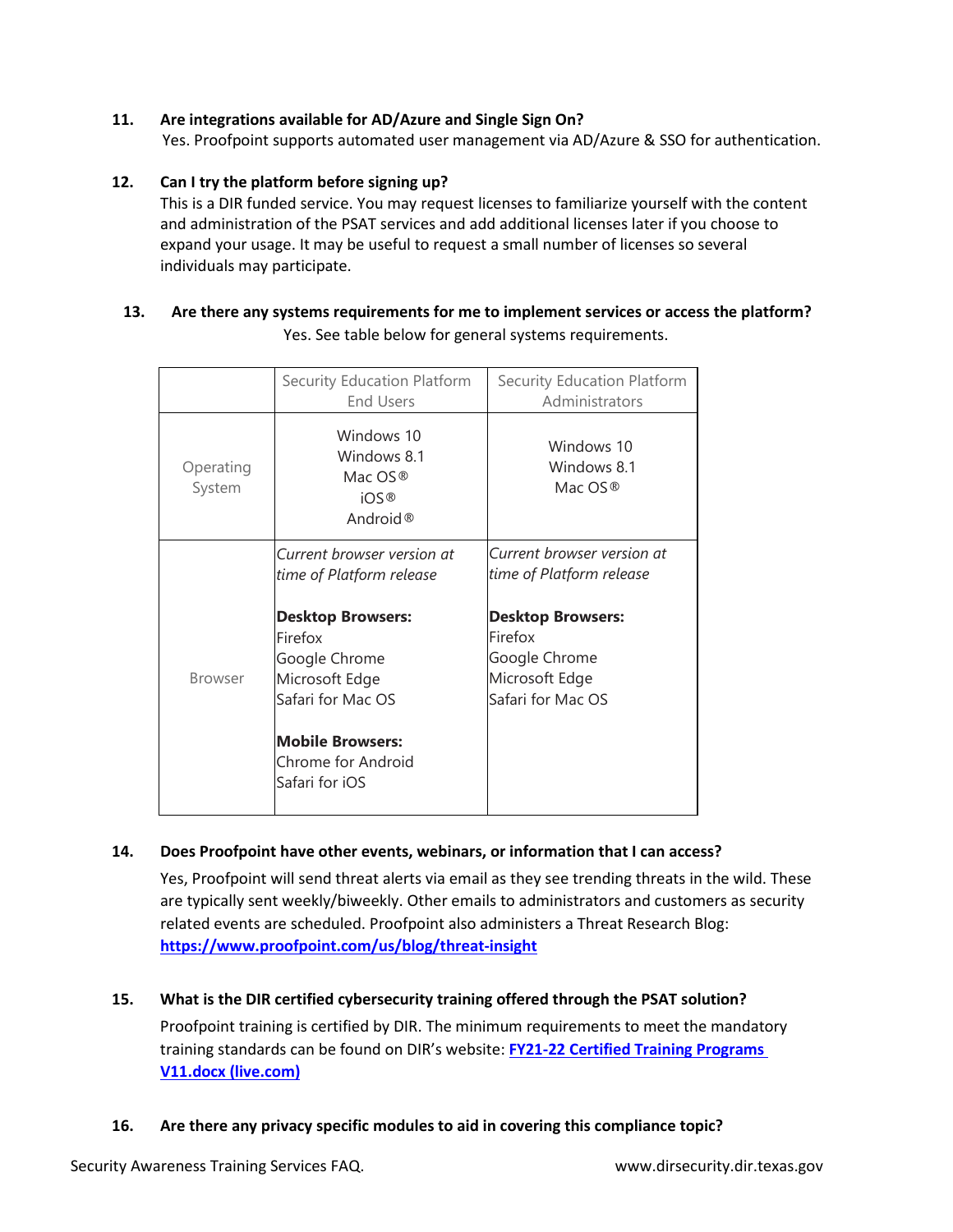Yes, PSAT offers numerous modules covering privacy.

#### **17. How many modules are available for use?**

Today, Proofpoint offers 356 training modules. You will also have access to new modules as they are released.

#### **18. How long does it take to complete an average training module?**

The average module takes about 7 minutes to complete. However, Proofpoint offers modules of various lengths, from 1-2 minutes up to 20+ minutes in length.

## **19. How many modules can be released at the same time?**

You will have access to all modules available at the time your platform is provisioned, and new modules created in future releases. The platform accommodates multiple concurrent training assignments and phishing simulations.

## **20. Will I be notified when new content is available?**

New training content is added on the second Tuesday of every month. There is a blue alert badge in the bottom left corner of your training platform that also updates you when new features and content is released.

## **21. Can videos be downloaded and reviewed before releasing them to the agency?** Training content can be previewed within the Proofpoint platform, before assigning to your end users.

#### **22. Are multiple languages included?**  Yes, Proofpoint offers content in 40 languages, including English and Spanish.

## **23. What type of reports will be available to each agency?**

Proofpoint offers live user enrollment reports showing who hasn't stared, who is in progress, and who has completed the training assignment. Phishing simulation metrics, knowledge assessment and training scores, and training completion rates are also readily available.

## **24. Can training metrics for a specific business area be provided?**

Yes, if you include user property details like the Manager Email Address, you can send managers reports for their employees. You may also cc and bcc managers on training reminder notifications.

## **25. Can training be customized?**

Proofpoint has 157 customizable training modules that allow you to edit text, images, quiz questions, and add/delete content.

**26. Can training modules be used in our in-house Learning Management System (LMS)?** Yes, Proofpoint modules are available in SCORM format. They can be exported from your platform and uploaded to your LMS.

## **27. What if I am already using Proofpoint under another contract?**

If you are currently using Proofpoint under another contract, there are two scenarios to consider: